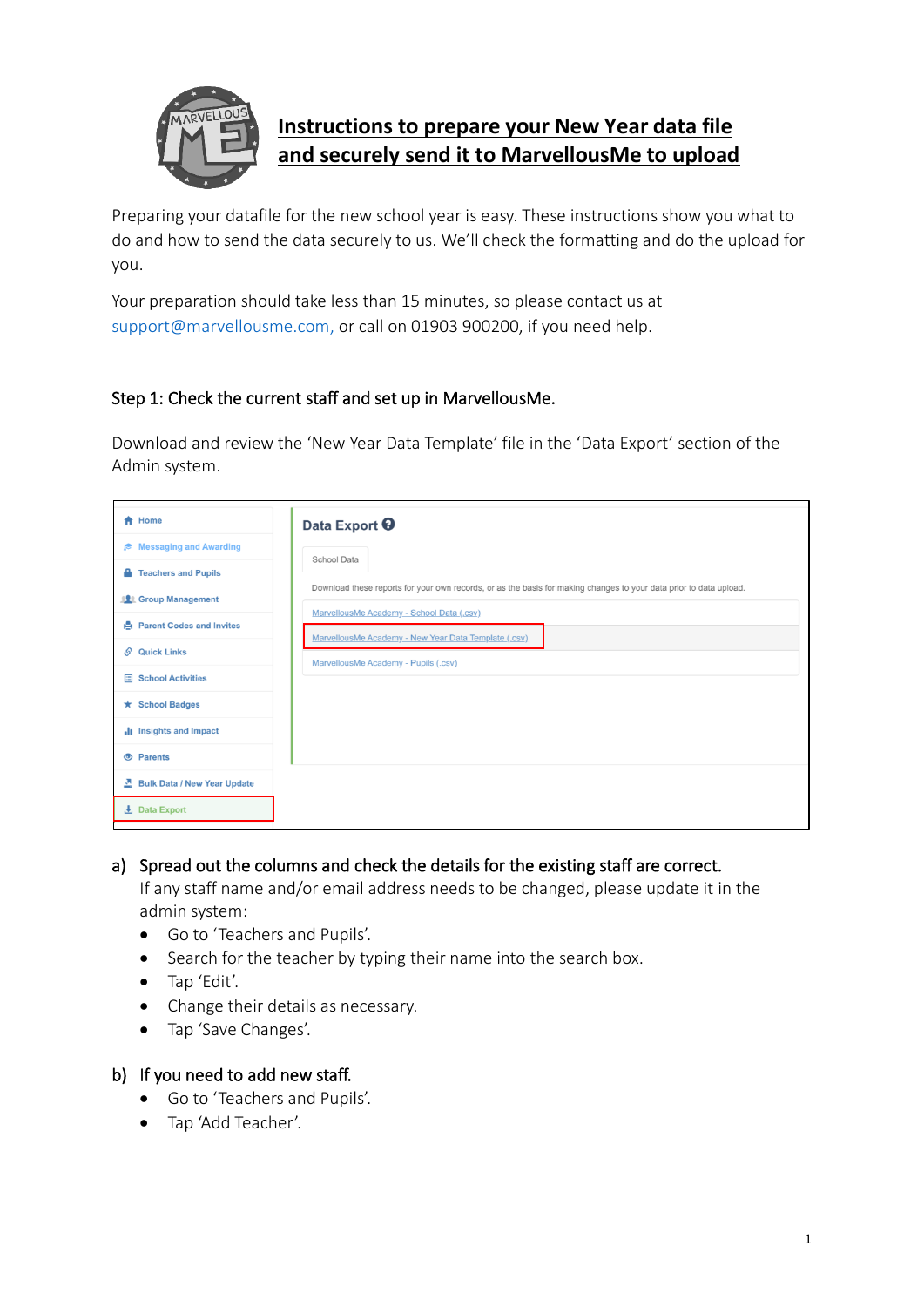• Enter their name, staff email, select the group(s) they will need to use MarvellousMe with and create a password for them. Keep a record of this as you will need to pass this on to them with training resources.

If the group for them doesn't exist yet, you can assign it after creating the group in "Group Management'.

#### c) Remove staff that have left.

- Go to 'Teachers and Pupils'.
- Search for the teacher by typing their name into the search box.
- Tap 'Delete' and confirm.

#### Step 2: Check all pupils have their correct UPN.

Download and review the 'Pupils' file in the 'Data Export' section of the Admin system.

| <del>A</del> Home                 | Data Export <sup>O</sup>                                                                                           |
|-----------------------------------|--------------------------------------------------------------------------------------------------------------------|
| <b>E</b> Messaging and Awarding   | <b>School Data</b>                                                                                                 |
| <b>Teachers and Pupils</b>        |                                                                                                                    |
| <b>191</b> Group Management       | Download these reports for your own records, or as the basis for making changes to your data prior to data upload. |
| <b>A</b> Parent Codes and Invites | MarvellousMe Academy - School Data (.csv)                                                                          |
| <b>Quick Links</b><br>S.          | MarvellousMe Academy - New Year Data Template (.csv)                                                               |
| <b>■ School Activities</b>        | MarvellousMe Academy - Pupils (.csv)                                                                               |
|                                   |                                                                                                                    |
| $\star$ School Badges             |                                                                                                                    |
| il Insights and Impact            |                                                                                                                    |
| <b><sup>6</sup></b> Parents       |                                                                                                                    |
| 조 Bulk Data                       |                                                                                                                    |
| 上 Data Export                     |                                                                                                                    |

- If any child was added to MarvellousMe with a false UPN, please ensure you update it to the correct UPN:
	- Go to 'Teachers and Pupils'.
	- Search for the pupil by typing their name into the search box.
	- Tap 'Edit'.
	- Change to the real UPN and save.

IMPORTANT: If your new data file has a different UPN for an existing child, when we upload it, the system will assume they are a new starter. This means their parent will need to join up again with a new join code, and any previous history will be lost.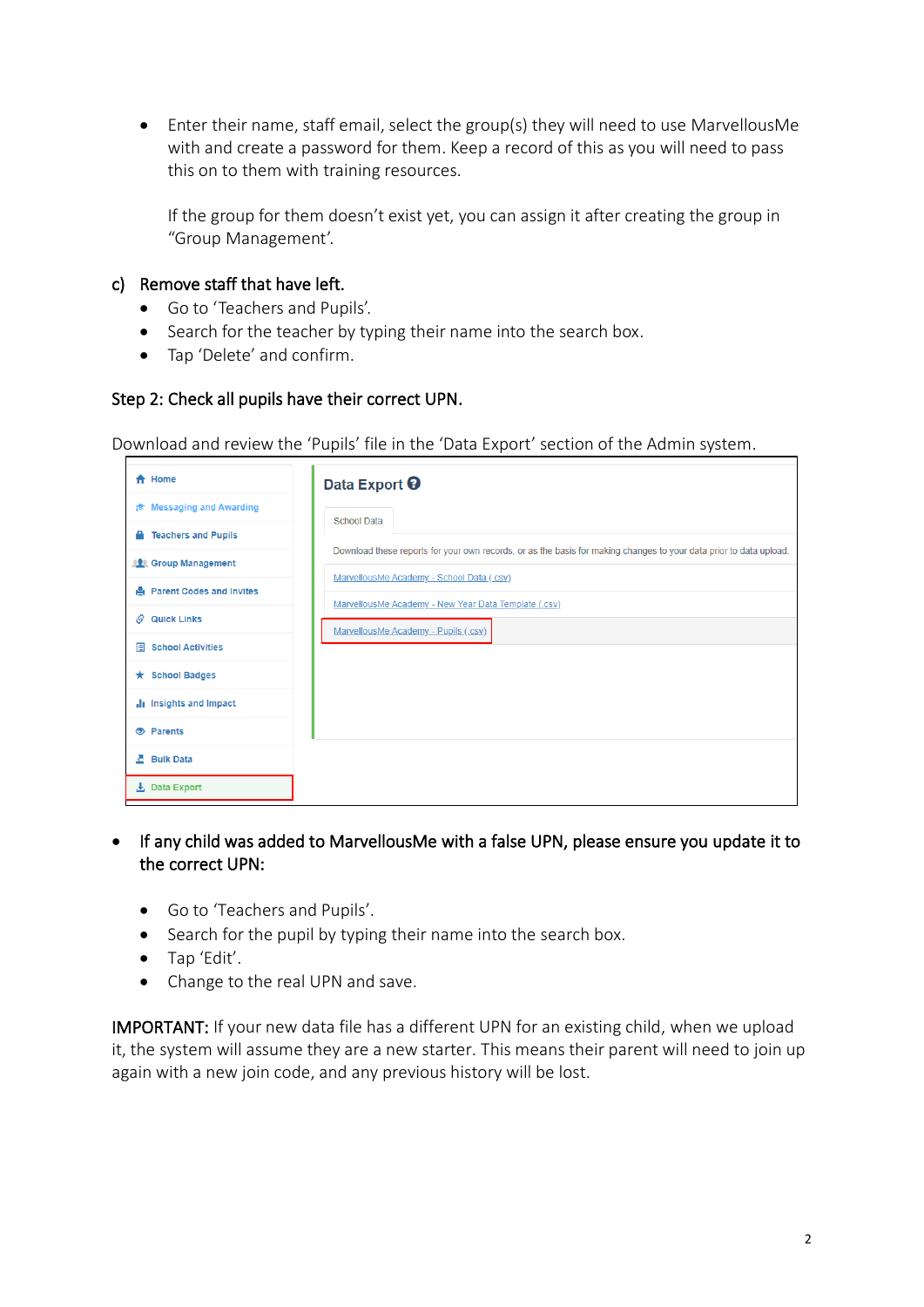Step 3: Download your 'New Year Data Template' AGAIN from the 'Data Export' section. It will now show any amendments you made to the staff accounts.

|                 | $\overline{A}$       | B                      | C | D | E | F                                           |
|-----------------|----------------------|------------------------|---|---|---|---------------------------------------------|
|                 | <b>STAFF NAME</b>    | <b>STAFF EMAIL</b>     |   |   |   | CHILD NAME UPN REG GROUP MAIN TEACHER EMAIL |
| 2               | <b>Mrs Smith</b>     | smith@fakeemail.com    |   |   |   |                                             |
| 3               | Mr Taylor            | taylor@fakeemail.com   |   |   |   |                                             |
| 4               | <b>Miss Anderson</b> | anderson@fakeemail.com |   |   |   |                                             |
| 5               | <b>Miss Thomas</b>   | thomas@fakeemail.com   |   |   |   |                                             |
| 6               | Mr Jackson           | jackson@fakeemail.com  |   |   |   |                                             |
| 7               | <b>Mrs White</b>     | white@fakeemail.com    |   |   |   |                                             |
| 8               | <b>Mrs Harris</b>    | harris@fakeemail.com   |   |   |   |                                             |
| 9               | <b>Mrs Martin</b>    | martin@fakeemail.com   |   |   |   |                                             |
| 10 <sup>°</sup> | <b>Miss Thompson</b> | thompson@fakeemail.com |   |   |   |                                             |
| 11              | <b>Miss Garcia</b>   | garcia@fakeemail.com   |   |   |   |                                             |
| 12              | <b>Miss Martinez</b> | martinez@fakeemail.com |   |   |   |                                             |
| 13              | Mrs Johnson          | johnson@fakeemail.com  |   |   |   |                                             |
| 14              | <b>Mrs Robinson</b>  | robinson@fakeemail.com |   |   |   |                                             |
| 15              | <b>Mr Williams</b>   | williams@fakeemail.com |   |   |   |                                             |
| 16              |                      |                        |   |   |   |                                             |
| 17              |                      |                        |   |   |   |                                             |
| 18              |                      |                        |   |   |   |                                             |

#### Step 4: Save the downloaded data file to your desktop, or other folder.

Resize the column widths so that you can see the column headers properly.

Please keep it as a .csv file type and do not change the column headers.

# Step 5: Collate the pupil data from your MIS for all the children you want to be active in MarvellousMe.

You will need to run a report on your school's MIS for the whole school with these filters / data columns, in this order:

- *Child first name and last name\**
- *UPN*
- *Reg. Group*

#### Sort your report by Reg. Group, either in the MIS system, or in your output file.

Output the report from your MIS to Excel.

Copy and paste all the details into columns C, D and E of your New School Year data file.

Remember to save your completed file, keeping it as a .csv file type.

*\** If your MIS gives the pupil's names in a different format, please use our Name Configurator (found in our [SchoolBag\)](mailto:https://marvellousme.com/schoolbag/) to reformat them correctly for MarvellousMe. There is also a video guide for this or contact us for help.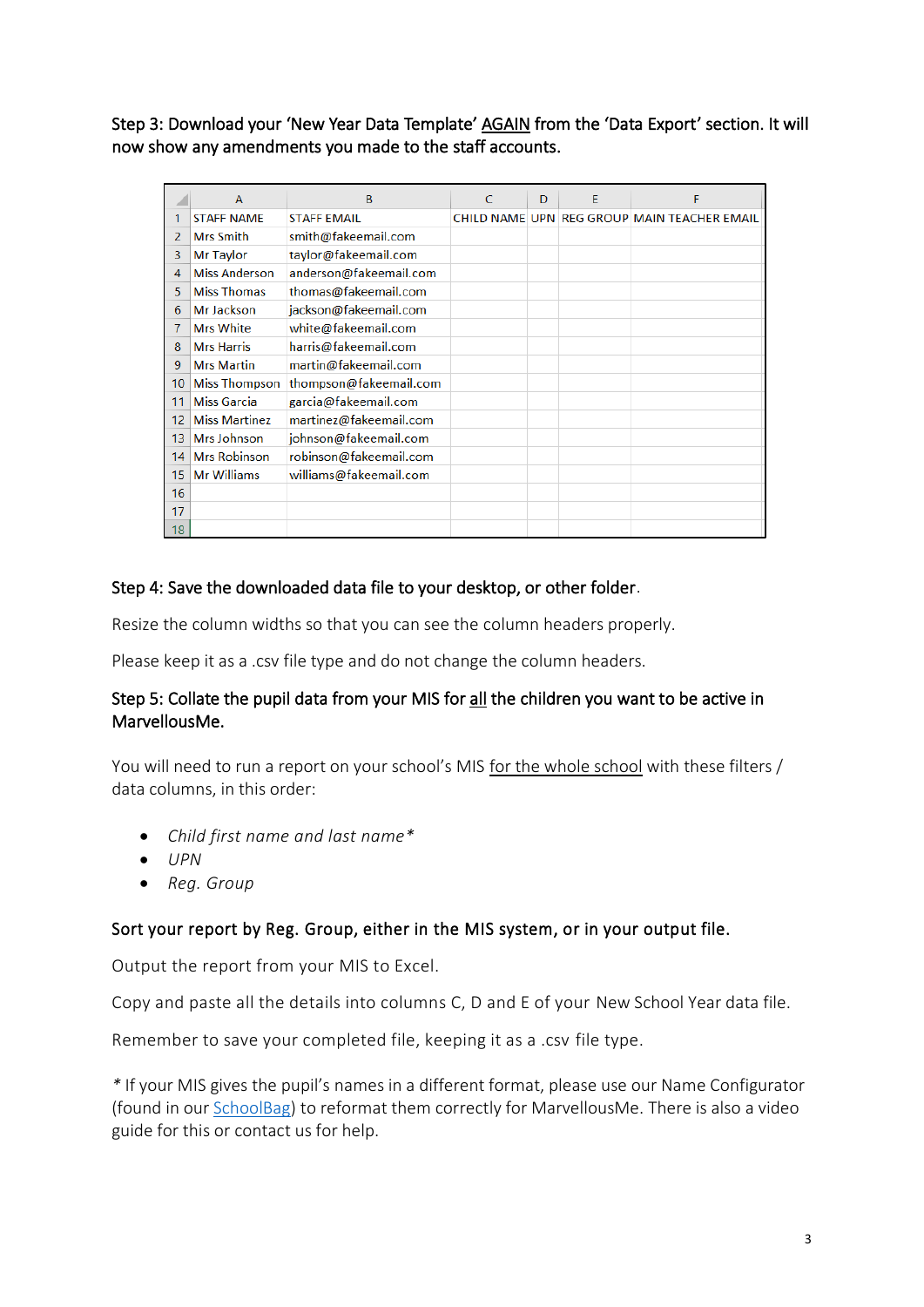|                | A                    | B                      | c                                       | D                    | E | F                                   |
|----------------|----------------------|------------------------|-----------------------------------------|----------------------|---|-------------------------------------|
| $\mathbf{1}$   | <b>STAFF NAME</b>    | <b>STAFF EMAIL</b>     | <b>CHILD NAME</b>                       | <b>UPN</b>           |   | <b>REG GROUP MAIN TEACHER EMAIL</b> |
| $\overline{2}$ | Mrs Smith            | smith@fakeemail.com    | Aiden Brace                             | Fakeupn001 Reception |   |                                     |
| 3              | Mr Taylor            | tavlor@fakeemail.com   | <b>Amy Andrews</b>                      | Fakeupn002 Reception |   |                                     |
| 4              | <b>Miss Anderson</b> | anderson@fakeemail.com | Ava Allemandv                           | Fakeupn003 Reception |   |                                     |
| 5              | <b>Miss Thomas</b>   | thomas@fakeemail.com   | Cara Cook                               | Fakeupn004 Reception |   |                                     |
| 6              | Mr Jackson           | jackson@fakeemail.com  | Ellie Joshua                            | Fakeupn005 Reception |   |                                     |
| 7              | Mrs White            | white@fakeemail.com    | <b>Elliott Marsh</b>                    | Fakeupn006 Reception |   |                                     |
| 8              | <b>Mrs Harris</b>    | harris@fakeemail.com   | Gabriel Balaam                          | Fakeupn007 Reception |   |                                     |
| 9              | <b>Mrs Martin</b>    | martin@fakeemail.com   | <b>Harrison Gibbs</b>                   | Fakeupn008 Reception |   |                                     |
| 10             | <b>Miss Thompson</b> | thompson@fakeemail.com | Harry Jardine                           | Fakeupn009 Reception |   |                                     |
| 11             | Miss Garcia          | garcia@fakeemail.com   | Henry Knapp                             | Fakeupn010 Reception |   |                                     |
| 12             | <b>Miss Martinez</b> | martinez@fakeemail.con | Alexandra Gardner                       | Fakeupn011 Year 1    |   |                                     |
| 13             | Mrs Johnson          | iohnson@fakeemail.com  | Alexandra Grace-Gibbs Fakeupn012 Year 1 |                      |   |                                     |
| 14             | Mrs Robinson         | robinson@fakeemail.con | Cecilia Cunneen                         | Fakeupn013 Year 1    |   |                                     |
| 15             | Mr Williams          | williams@fakeemail.com | Ciara Gilbey                            | Fakeupn014 Year 1    |   |                                     |
| 16             |                      |                        | Ellie Jardine                           | Fakeupn015 Year 1    |   |                                     |
| 17             |                      |                        | <b>Emma Roberts</b>                     | Fakeupn016 Year 1    |   |                                     |
| 18             |                      |                        | <b>Erin Southgate</b>                   | Fakeupn017 Year 1    |   |                                     |
| 19             |                      |                        | <b>Ethan Oliver</b>                     | Fakeupn018 Year 1    |   |                                     |
| 20             |                      |                        | George Cook                             | Fakeupn019 Year 1    |   |                                     |
| 21             |                      |                        | <b>Harrison Gibbs</b>                   | Fakeupn020 Year 1    |   |                                     |
| 22             |                      |                        | Amelia Hall                             | Fakeupn021 Year 2    |   |                                     |
| 23             |                      |                        | Anna Noah                               | Fakeupn022 Year 2    |   |                                     |
| 24             |                      |                        | Archie Wharfe                           | Fakeupn023 Year 2    |   |                                     |
| 25             |                      |                        | <b>Charlotte Costa</b>                  | Fakeupn024 Year 2    |   |                                     |
| 26             |                      |                        | Christopher Freeman                     | Fakeupn025 Year 2    |   |                                     |
| 27             |                      |                        | <b>Emily Edgar</b>                      | Fakeupn026 Year 2    |   |                                     |
| 28             |                      |                        | <b>Ethan Knight</b>                     | Fakeupn027 Year 2    |   |                                     |
| 29             |                      |                        | Gareth Brett                            | Fakeupn028 Year 2    |   |                                     |
| 30             |                      |                        | <b>Harry Healey</b>                     | Fakeupn029 Year 2    |   |                                     |
| 31             |                      |                        | Harry Jones                             | Fakeupn030 Year 2    |   |                                     |
| 32             |                      |                        | Arabella Shone                          | Fakeupn031 Year 3    |   |                                     |
| 33             |                      |                        | <b>Chloe Elliott</b>                    | Fakeupn032 Year 3    |   |                                     |
| 34             |                      |                        | David Gough                             | Fakeupn033 Year 3    |   |                                     |
| 35             |                      |                        | Elizabeth Hall                          | Fakeupn034 Year 3    |   |                                     |
| 36             |                      |                        | <b>Erin Skinner</b>                     | Fakeupn035 Year 3    |   |                                     |
| 37             |                      |                        | Eva Sexton                              | Fakeupn036 Year 3    |   |                                     |
| 2o             |                      |                        | $\mathbf{r}$ is $\mathbf{r}$            | فعمولا 1427هيسمياما  |   |                                     |

# Step 6: Assign the main teacher for each class (Column F)

Copy the email address of just the main class teacher, in column B, and paste it into column F next to the name of the appropriate Reg. Group. Click and drag to copy this down the list until the end of the group.

You can assign additional staff (e.g. the second teacher in a job share, SLT) to the same group after we have uploaded your data file.

#### Step 7: Check your completed data file carefully.

- Have you listed all the staff you want to use MarvellousMe?
- Have you included all pupils at the school? (N.B. Nursery and Reception classes can be added at a later date if you don't have their details yet).
- Have you shown each child's first and last name correctly, just in column C?
- Does each child have a UPN? If not, you will need to add them manually when they do.
- Have your sorted by Reg. Group?
- Have you added one email for the main teacher next to each child in their Reg. Group?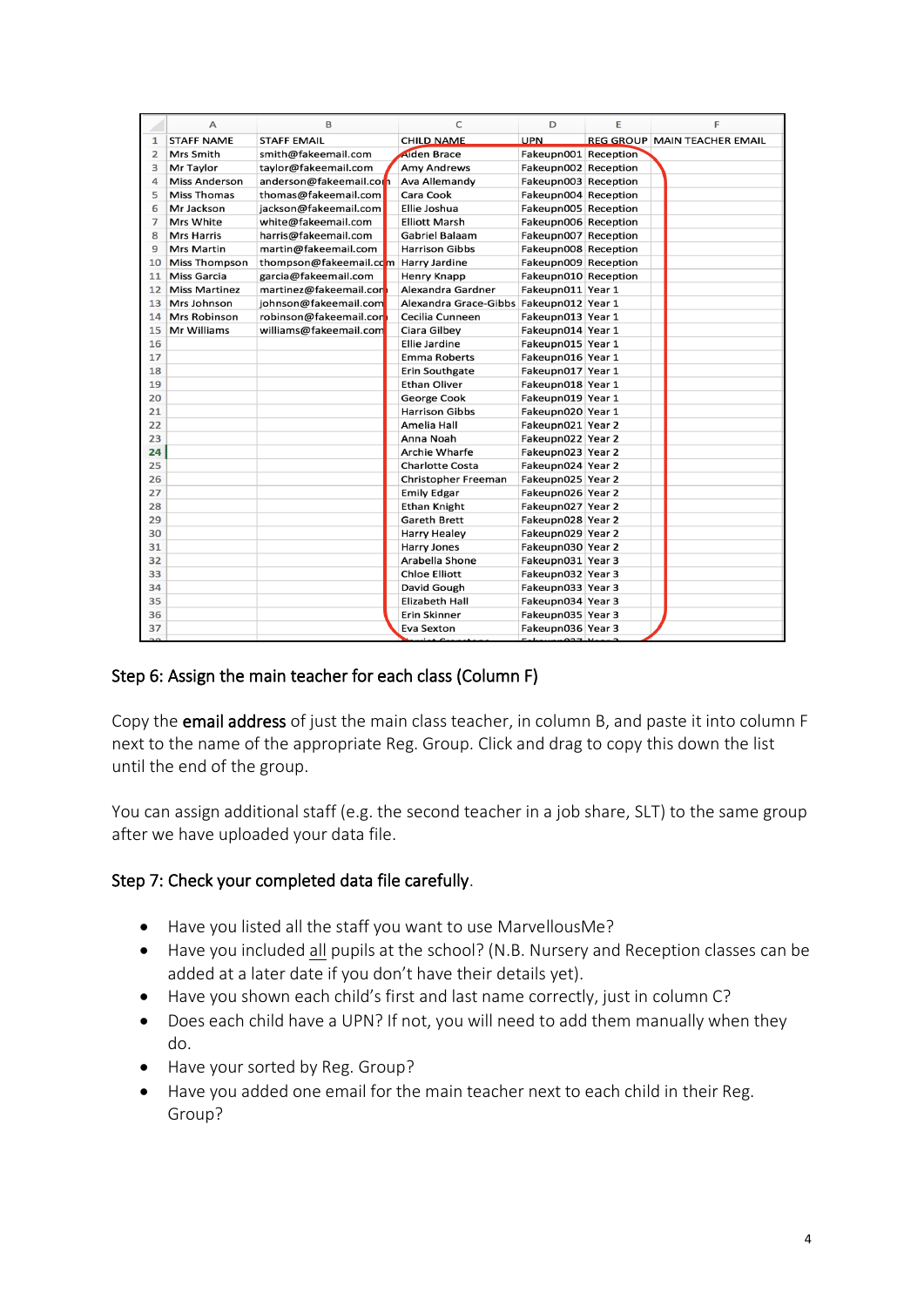# Step 8: Securely send your file to MarvellousMe to check over and upload to your school's account.

We recommend that you send the prepared data file to us via Egress Switch, a secure file transfer system used by many schools. Please send the data file to adrian@marvellousme.com. We will confirm receipt.

If you would prefer to use a different secure file transfer method, please let us know.

Alternatively, you can save the file as an Excel document and then add password protection and email it to us. Please send us the password in a separate email or call us on 01273 900 202.

# Then what?

We will check the format of your data file and adjust it if needed, however we cannot be held responsible for any missing or incorrect data that you send.

We will then upload it to your school's MarvellousMe account.

During the data upload, you may see some progress emails. PLEASE IGNORE THESE. We will progress and complete the upload process for you.

We will send you a confirmation email when the upload has been completed. You must then return to the Admin system to run through the final actions on the next page.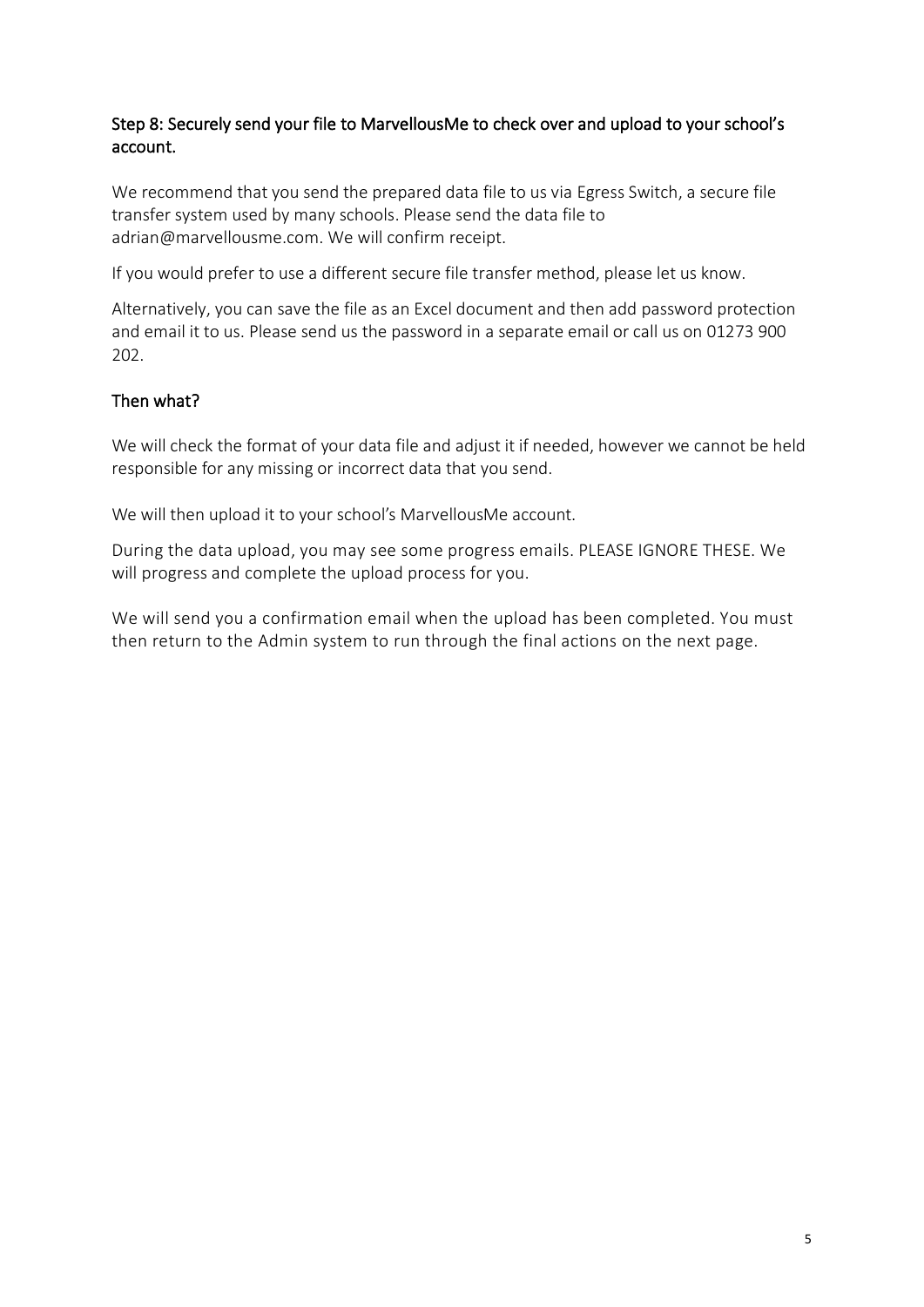# FINAL ACTIONS AFTER THE DATA UPLOAD

Once you have completed steps 1-7, you are nearly done! There are just 7 important final actions:

**1.** Copy and paste the below into an email for each new member of staff you have added to MarvellousMe.

*Your MarvellousMe username/email is: (copy and paste staff email address here) Your temporary MarvellousMe password is: (enter the password you created for them here. For security, you may prefer to supply this verbally) Click here to access training documents and tutorial videos:*

 *[MarvellousMe Teacher System Walkthrough \(PDF\)](https://marvellousme.com/wp-content/uploads/2018/09/Teacher-Walkthrough-Tutorial.pdf)*

 *[MarvellousMe Teacher System Tutorial Video \(YouTube\)](https://www.youtube.com/watch?v=TkbIfyPgevQ&feature=youtu.be)*

*Further training resources can be found on [www.marvellousme.com/schoolbag](http://www.marvellousme.com/schoolbag)*

Existing staff will keep their login details from last year, however they can request a reset password link if they need to, or you can change their password in the 'Teachers and Pupils' section.

- **2.** Check all non-lead teachers (job shares, SLT, TAs etc.) have been assigned to their respective groups.
	- Go into 'Teachers and Pupils'.
	- Enter the staff member's name in the search box.
	- Tap 'Edit'.
	- Tap the 'Groups' tab.
	- Tick the classes/groups that you want them to be able to use MarvellousMe with.

Anyone with 'All class' access can message all parents, so please be vigilant with this. 'All class' access is normally a privilege for SLT, SENCO, specialists or the office.

- **3.** Check then SLT and main class teachers are setup to receive the weekly performance summary email.
	- Go to 'Insights and Impact'.
	- Tap 'Weekly Snapshot Recipients'.
	- Tick the people who you want to receive the automated performance summary email. We recommend it's the SLT and main class teachers, as this feature encourages best practice and consistency.

#### **4.** Check all relevant Quick Links are in place and are up to date.

- Go to 'Quick Links'.
- Check the existing links are up to date and edit accordingly. Tap the green disk to save your changes.
- Add custom Quick Links to make it really easy for parents to access:
	- o Your school calendar/events page
	- o Your school's social media sites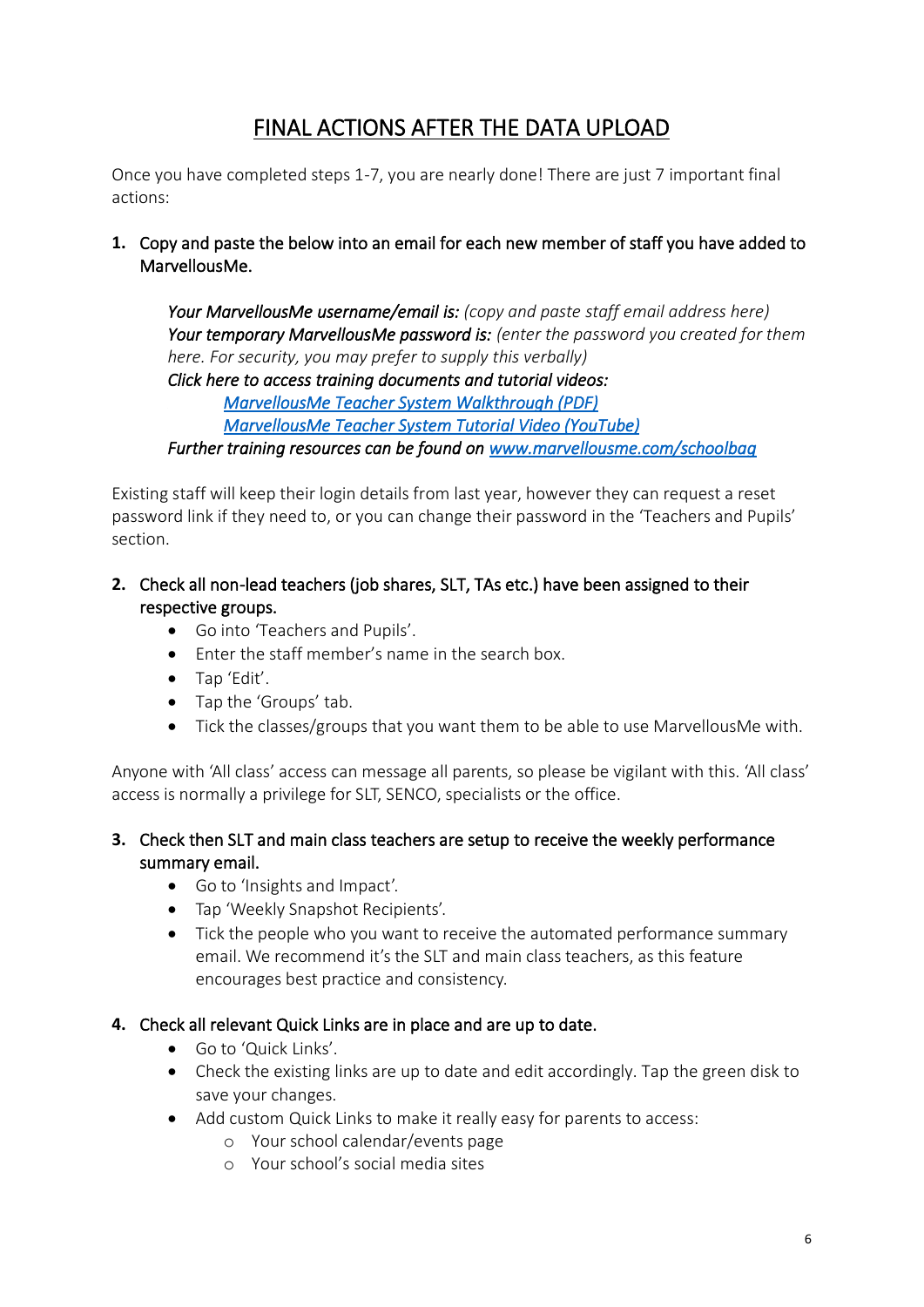- o Pages hosting home learning schedules and resources, including online portals (TT Rockstars, BBC Bitesize etc)
- o External services (e.g. school meal providers or after school care/clubs)
- o Payment gateways (e.g. Scopay, ParentPay)
- **5.** Check/Add your 'School Badges' to make parents aware of your school rewards, values and target learning powers, and to reinforce their child's success.
	- Go to 'School Badges'.
	- Check any existing badges are still current for the new year.
	- Add the new badges you want all the teachers to award, to encourage and praise children.
		- o Add the badge name
		- o Choose an icon, or upload your own custom image.
		- o Tap 'Save Badge.'
- **6.** Print the parent join code letters for all parents who have not joined up to MarvellousMe, including, the new starters.
	- Go to 'Parent Codes and Invites'.
	- Select 'Parents Still to Join' in the 'Usage' filter.\*
	- Choose one Group at a time in the 'Classes/Groups' filter.
	- Print the letters, one Group at a time.
	- Give the letters to the teachers to hand out. For security, the letters should ideally be put in named envelopes. CONTACT MARVELLOUSME IMMEDIATELY IF THE JOIN CODE LETTERS ARE GIVEN OUT TO THE WRONG CHILDREN/PARENTS.

*\*Alternatively, you may wish to print out the parent join code letters for everyone so existing users are reminded to log in, check they have the latest version of the Parent app installed and have device alerts switched on.*

Please remember to print reminder letters using the above steps as often as you can, until you feel that you have your maximum number of the parents joined up. As a benchmark, most schools see 90% of parents engaged. Click here for our [tips to get more parents signed](https://marvellousme.com/wp-content/uploads/2019/03/Tips-to-get-parents-joined.pdf)  [up.](https://marvellousme.com/wp-content/uploads/2019/03/Tips-to-get-parents-joined.pdf) 

7. Please copy and paste the following into an email, complete and then send to [support@marvellousme.com.](mailto:support@marvellousme.com)